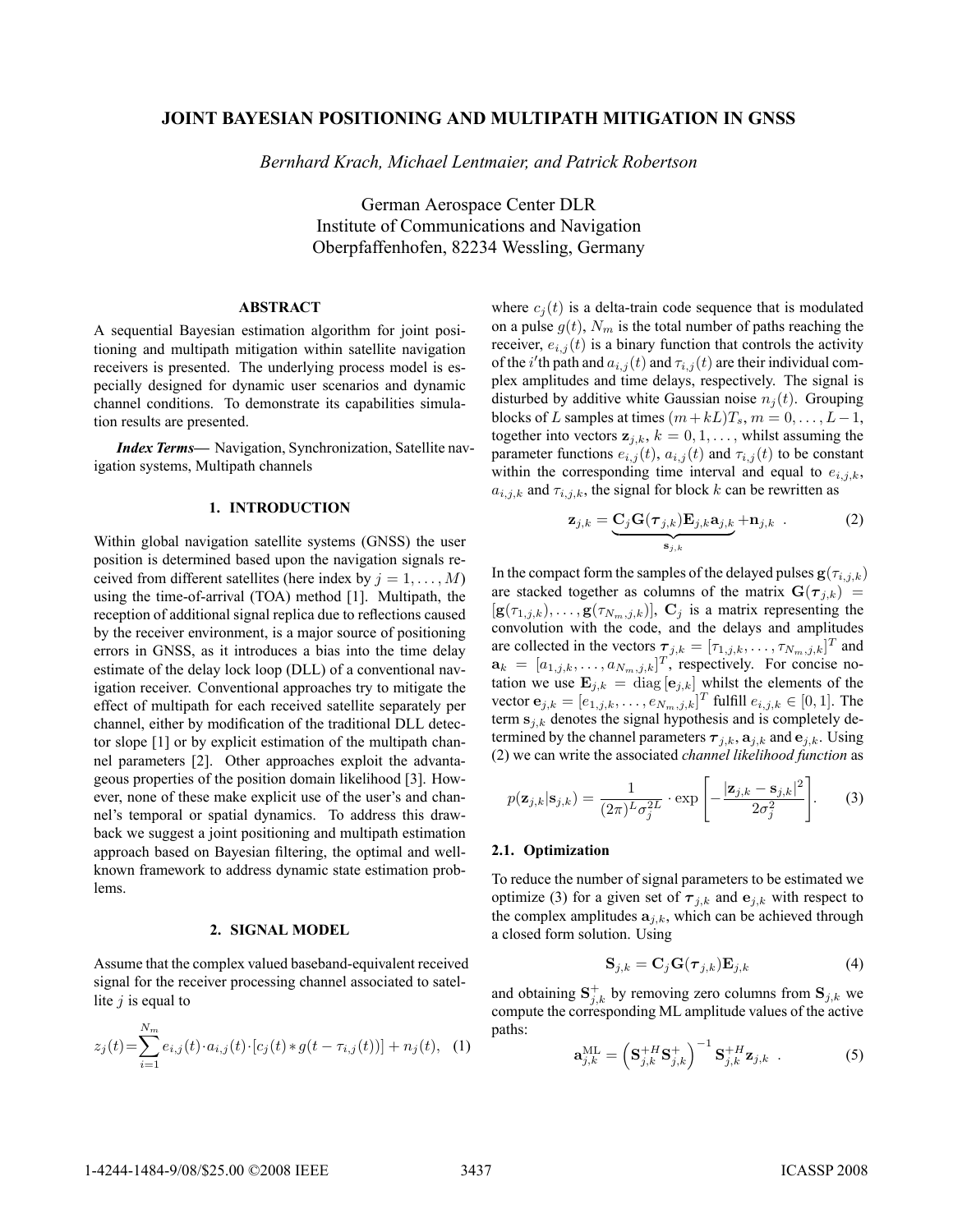When evaluating (3) we use

$$
\mathbf{s}_{j,k} = \mathbf{S}_{j,k} \hat{\mathbf{a}}_{j,k} \quad , \tag{6}
$$

where the elements of the vector  $\hat{\mathbf{a}}_{i,k}$  that are indicated to have an active path are set equal to the corresponding elements of  $\mathbf{a}_{j,k}^{\text{ML}}$ .

## **2.2. Parameter Transformation**

The signal paramters  $\tau_{1,j,k}$  associated to different ranging sources j are mutually dependent because of the common receiver position and clock offset. To exploit this fact we replace the line-of-sight delays by their navigation parameter equivalents using the TOA equation [1]

$$
\tau_{1,j,k} = \left| \mathbf{p}_{j,k}^t - \mathbf{p}_k^r \right| c^{-1} + \tau_k^r + \varepsilon_{j,k} \tag{7}
$$

with the known position of the transmitting satellite  $\mathbf{p}_{j,k}^t$ , the receiver position  $\mathbf{p}_k^r$ , the receiver clock bias  $\tau^r$  and the speed receiver position  $\mathbf{p}_k^r$ , the receiver clock bias  $\tau_k^r$  and the speed<br>of light c. The error term  $\varepsilon_{kk}$ , includes atmospheric propagaof light c. The error term  $\varepsilon_{i,k}$  includes atmospheric propagation errors and transmitter clock offsets and is assumed to be known.

# **3. PROCESS AND SYSTEM MODEL**

The purpose of the process model is to characterize the temporal evolution of the parameters introduced in Section 2 in a probabilistic fashion.

# **3.1. User Model**

The temporal evolution of the receiver position used in (7) can be characterized by a physical movement model of the user or vehicle that carries the receiver. Here we use

$$
\mathbf{p}_k^r = \mathbf{p}_{k-1}^r + \dot{\mathbf{p}}_{k-1}^r \cdot T_s + \mathbf{n}_p \tag{8}
$$

$$
\dot{\mathbf{p}}_k^r = \dot{\mathbf{p}}_{k-1}^r + \mathbf{n}_p \tag{9}
$$

with  $\dot{\mathbf{p}}_k^r$  being the temporal derivative of  $\mathbf{p}_k^r$ , and  $\mathbf{n}_p$ ,  $\mathbf{n}_p$  being<br>vectors of element-wise uncorrelated zero-mean white Gausvectors of element-wise uncorrelated zero-mean white Gaussian noise, whose elements have a given variance of  $\sigma_x^2$ ,  $\sigma_y^2$ ,  $\sigma_z^2$  and  $\sigma_x^2$ ,  $\sigma_y^2$ ,  $\sigma_z^2$ , respectively.

# **3.2. Clock Model**

The clock model is used to characterize the local receiver clock offset  $\tau_k^r$  and its drift  $\dot{\tau}_k^r$ . We use this simple model:

$$
\tau_k^r = \tau_{k-1}^r + \dot{\tau}_{k-1}^r \cdot T_s + n_\tau , \qquad (10)
$$

$$
\dot{\tau}_k^r = \dot{\tau}_{k-1}^r + n_{\dot{\tau}}.\tag{11}
$$

The noise terms  $n_{\tau}$  and  $n_{\tau}$  are realizations of a zero-mean white Gaussian noise process of variance  $\sigma_{\tau}^2$  and  $\sigma_{\tau}^2$ , respectively.

#### **3.3. Multipath Channel Model**

The multipath channel is determined by the parameters  $e_{i,j,k}$ and  $\tau_{i,j,k}$  with  $i > 0$ . According to [4] their temporal evolution is modeled by the following statistical processes:

### *3.3.1. Multipath Activity*

According to (2) each path is either "on" or "off", as defined by channel parameter  $e_{i,j,k} \in \{1 \equiv \text{``on''}, 0 \equiv \text{``off''}\}\,$ , where  $e_{i,j,k}$  is assumed to follow a simple two-state Markov process with a-symmetric crossover and same-state probabilities:

$$
p(e_{i,j,k} = 0|e_{i,j,k-1} = 1) = p_{\text{onoff}} \t{,} \t(12)
$$

$$
p(e_{i,j,k} = 1 | e_{i,j,k-1} = 0) = p_{\text{offon}} \tag{13}
$$

## *3.3.2. Multipath Delay*

The associated delays of the multipath replica are characterized by

$$
\tau_{k}^{\text{mp}} = \tau_{k-1}^{\text{mp}} + \dot{\tau}_{k-1}^{\text{mp}} \cdot T_s + \mathbf{n}_{\text{mp}} \,, \tag{14}
$$

$$
\dot{\boldsymbol{\tau}}_k^{\text{mp}} = \dot{\boldsymbol{\tau}}_{k-1}^{\text{mp}} + \mathbf{n}_{\text{mp}} \t{,} \t(15)
$$

where for concise notation we have used  $\tau_k^{\text{mp}} \hat{=} {\{\tau_{j,k}^{\text{mp}}}, j =$  $\{1,\ldots,M\}$  with  $\boldsymbol{\tau}_{j,k}^{\mathrm{mp}} = [\tau_{2,j,k},\ldots,\tau_{N_m,j,k}]^T$ . M is the total number of received satellites. The temporal derivative of  $\tau_k^{\text{mp}}$ is denoted by  $\dot{\tau}_k^{\text{mp}}$  and  $\mathbf{n}_{\text{mp}}$ ,  $\mathbf{n}_{\text{min}}$  are vectors of element-wise<br>uncorrelated zero-mean white Gaussian noise of variance  $\sigma^2$ uncorrelated zero-mean white Gaussian noise of variance  $\sigma_{\rm mp}^2$ and  $\sigma_{\rm inp}^2$ , respectively.

#### **3.4. State Vector**

Considering the signal model and the process model we collect the remaining unknowns using  ${\bf e}_k \widehat{=} \{ {\bf e}_{i,k}, j = 1, \ldots, M \}$ into the state vector

$$
\mathbf{x}_k \widehat{=} \{\mathbf{p}_k^r, \dot{\mathbf{p}}_k^r, \tau_k^r, \dot{\tau}_k^r, \boldsymbol{\tau}_k^{\text{mp}}, \dot{\boldsymbol{\tau}}_k^{\text{mp}}, \mathbf{e}_k\} \quad . \tag{16}
$$

## **3.5. Likelihood Factorization**

So far we have introduced the channel likelihood (3) associated to the receiver processing channel  $j$ . Given (3) we are now able to calculate the overall likelihood, namely  $p(\mathbf{z}_k|\mathbf{x}_k)$ with  $z_k \widehat{=} \{z_{j,k}, j = 1, \ldots, M\}$ . Assuming independent noise realization for the channels this function can be written in product form as

$$
p(\mathbf{z}_k|\mathbf{x}_k) = C \cdot \prod_{j=1}^M p(\mathbf{z}_{j,k}|\mathbf{s}_{j,k})
$$
 (17)

with  $C$  being a normalizing constant. Please note that according to (4), (5), (6) and (7) the signal hypothesis  $s_{j,k}$  is determined completely by  $x_k$  and  $z_{j,k}$  and it can be shown that  $p(\mathbf{z}_{j,k}|\mathbf{s}_{j,k}) \approx p(\mathbf{z}_{j,k}|\mathbf{x}_k)$ .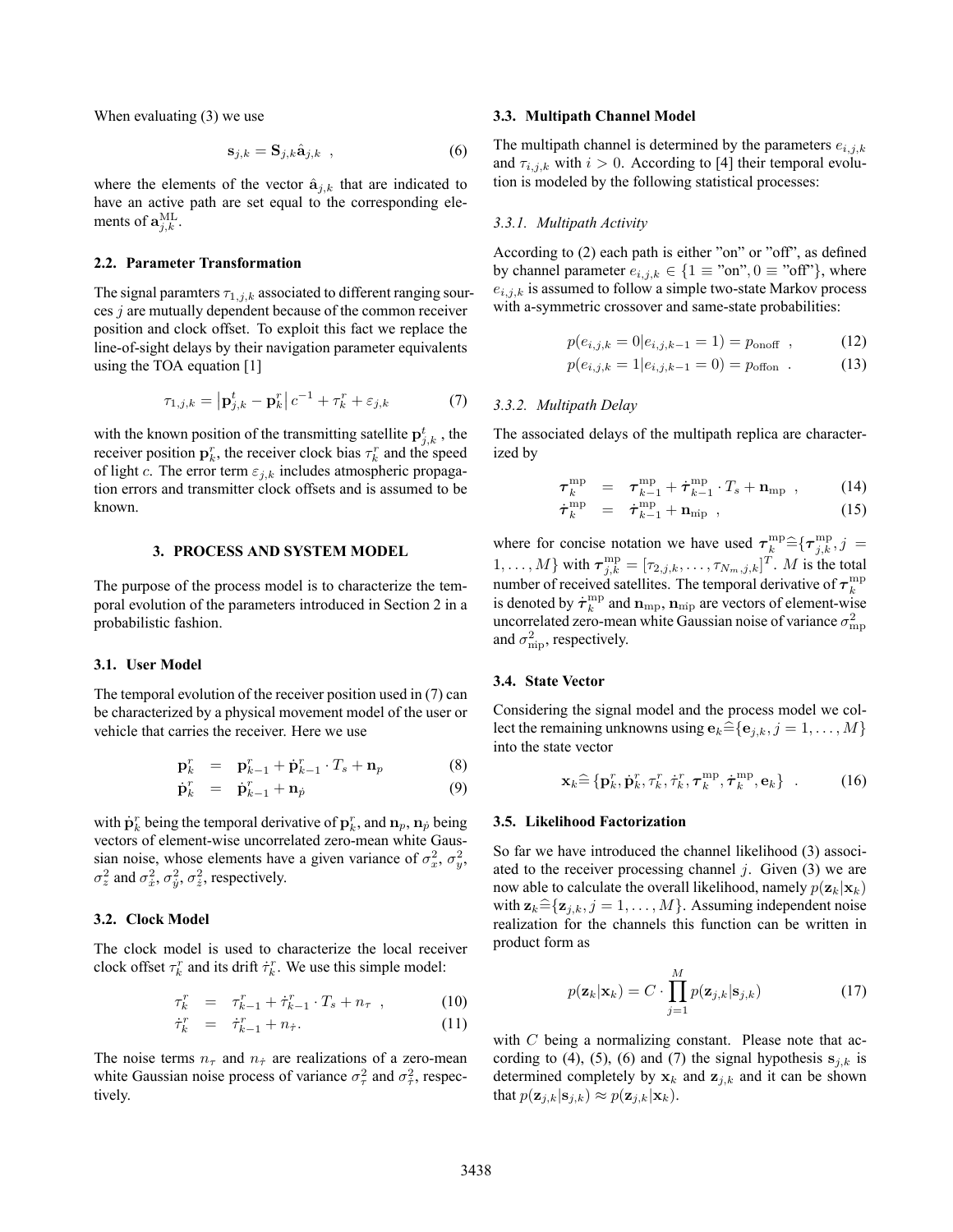# **4. SEQUENTIAL ESTIMATION**

To overcome the drawback of the conventional approaches mentioned in Section 1 our objective here is to address the introduced estimation problem with a sequential estimator, which is able to exploit not only a single set of observations  $z_k$  to estimate the hidden parameters  $x_k$  (via the likelihood function), but is also able to exploit our knowledge about the statistical dependencies between successive sets of position, clock and multipath channel parameters, in order to improve the performance of the estimator.

### **4.1. Optimal Solution**

Given the models introduced in Section 2 and 3 the problem of positioning and multipath mitigation now becomes one of *sequential estimation of a hidden Markov process*: We want to estimate the unknown position, clock and multipath channel parameters, namely the hidden state  $\mathbf{x}_k$  based on an evolving sequence of received noisy observations  $z_k$ . To achieve this we may apply the concept of *sequential Bayesian estimation*. The reader is referred to [5] which gives a derivation of the general framework for optimal estimation of temporally evolving (Markovian) parameters by means of inference. We have chosen similar notation. The entire history of observations (over the temporal index  $k$ ) can be written as

$$
\mathbf{Z}_k \widehat{=} \{ \mathbf{z}_q, q = 0, \dots, k \} \quad . \tag{18}
$$

As  $x_k$  represents the characterization of the hidden state our goal is to determine the *posterior* probability density function (PDF) of every possible state characterization given all observations:  $p(\mathbf{x}_k|\mathbf{Z}_k)$ .

The sequential estimation algorithm is recursive as it uses the posterior PDF computed for time instance  $k - 1$  to compute the posterior PDF for instance k. For a given posterior PDF at time instance  $k - 1$ ,  $p(\mathbf{x}_{k-1}|\mathbf{Z}_{k-1})$ , the *prior* PDF  $p(\mathbf{x}_k|\mathbf{Z}_{k-1})$  is calculated in the so-called *prediction step* by applying the Chapman-Kolmogorov equation:

$$
p(\mathbf{x}_k|\mathbf{Z}_{k-1}) = \int p(\mathbf{x}_k|\mathbf{x}_{k-1})p(\mathbf{x}_{k-1}|\mathbf{Z}_{k-1})\mathrm{d}\mathbf{x}_{k-1} \quad , \quad (19)
$$

with  $p(\mathbf{x}_k|\mathbf{x}_{k-1})$  being the state transition PDF of the Markov process. In the *update step* the new posterior PDF for step k is obtained by applying Bayes' rule to  $p(\mathbf{x}_k|\mathbf{z}_k, \mathbf{Z}_{k-1})$  yielding the normalized product of the likelihood  $p(\mathbf{z}_k|\mathbf{x}_k)$  and the prior PDF:

$$
p(\mathbf{x}_k|\mathbf{Z}_k) = p(\mathbf{x}_k|\mathbf{z}_k, \mathbf{Z}_{k-1})
$$
  
\n
$$
= \frac{p(\mathbf{z}_k|\mathbf{x}_k, \mathbf{Z}_{k-1})p(\mathbf{x}_k|\mathbf{Z}_{k-1})}{p(\mathbf{z}_k|\mathbf{Z}_{k-1})}
$$
(20)  
\n
$$
= \frac{p(\mathbf{z}_k|\mathbf{x}_k)p(\mathbf{x}_k|\mathbf{Z}_{k-1})}{p(\mathbf{z}_k|\mathbf{Z}_{k-1})}.
$$

The denominator of (20) does not depend on  $x_k$  and so it can be computed by integrating the numerator of (20) over the entire range of  $x_k$  (normalization).

## **4.2. Sequential Estimation using Particle Filters**

The optimal estimation algorithm relies on evaluating the integral (19), which is usually a very difficult task, except for certain additional restrictions imposed on the model and the noise process. Hence very often a suboptimal realization of a Bayesian estimator has to be chosen for implementation. In the work presented here we use a Sequential Monte Carlo (SMC) filter, in particular a Sampling Importance Resampling Particle Filter SIR PF according to [5]. In this algorithm the posterior density at step k is represented by a set of  $N_p$  particles, where each particle with index  $\mu$  has a state  $\mathbf{x}_k^{\mu}$  and has a *weight*  $w_k^{\mu}$ . The key step in which the *measurement* for instance k is incorporated, is in the calculation of the weight  $w_k^{\mu}$ which for the SIR PF can be shown to be the likelihood function:  $p(\mathbf{z}_k|\mathbf{x}_k^{\mu})$ . The characterization of the *process* enters in the algorithm when at each time instance *k*, the state of each the algorithm when at each time instance  $k$ , the state of each particle  $\mathbf{x}_k^{\mu}$  is drawn randomly from  $p(\mathbf{x}_k|\mathbf{x}_{k-1}^{\mu})$ .

### **5. PERFORMANCE EVALUATION**

To demonstrate the capabilities of the proposed estimator simulations were carried out. The employed navigation signal is a BPSK modulated GPS C/A code signal having a twosided bandwidth of 20 MHz. In the simulations it is assumed that four satellites are received with a  $C/N_0$  of 50 dB-Hz respectively. The geometry of the four transmitting satellites is 58, 65, 135 and 195 degrees for the azimuth values and 67, 27, 51 and 39 degrees for the elevation values. The SIR PF runs with a observation period of 10 ms. As reference the SIR PF results are shown together with results obtained based upon conventional signal tracking and least squares (LS) position estimation [1] with a non-coherent delay lock loop with 0.15 chip early/late correlator spacing and 2 Hz tracking loop bandwidth.

### **5.1. Static Multipath Channel**

In Figure 1 the performance of the SIR PF is shown by means of the root mean square error (RMSE) of the minimum mean square error (MMSE) position estimates obtained from the posterior as a function of the multipath delay for a static multipath on the signal associated to the satellite channel  $j = 1$ at a signal to multipath ratio of  $6dB$ . It can be observed that the SIR PF performs significantly better than the conventional DLL+LS approach even without the estimator modeling the multipath ( $N_m = 1$ ). Further improvement is possible, if the multipath is taken into account by the SIR PF ( $N_m = 2$ ).

## **5.2. Dynamic Multipath Channel**

Furthermore we have carried out simulations under a dynamic multipath scenario. Results for a randomly chosen dynamic channel are depicted in Figure 2 for two kinds of SIR PFs,